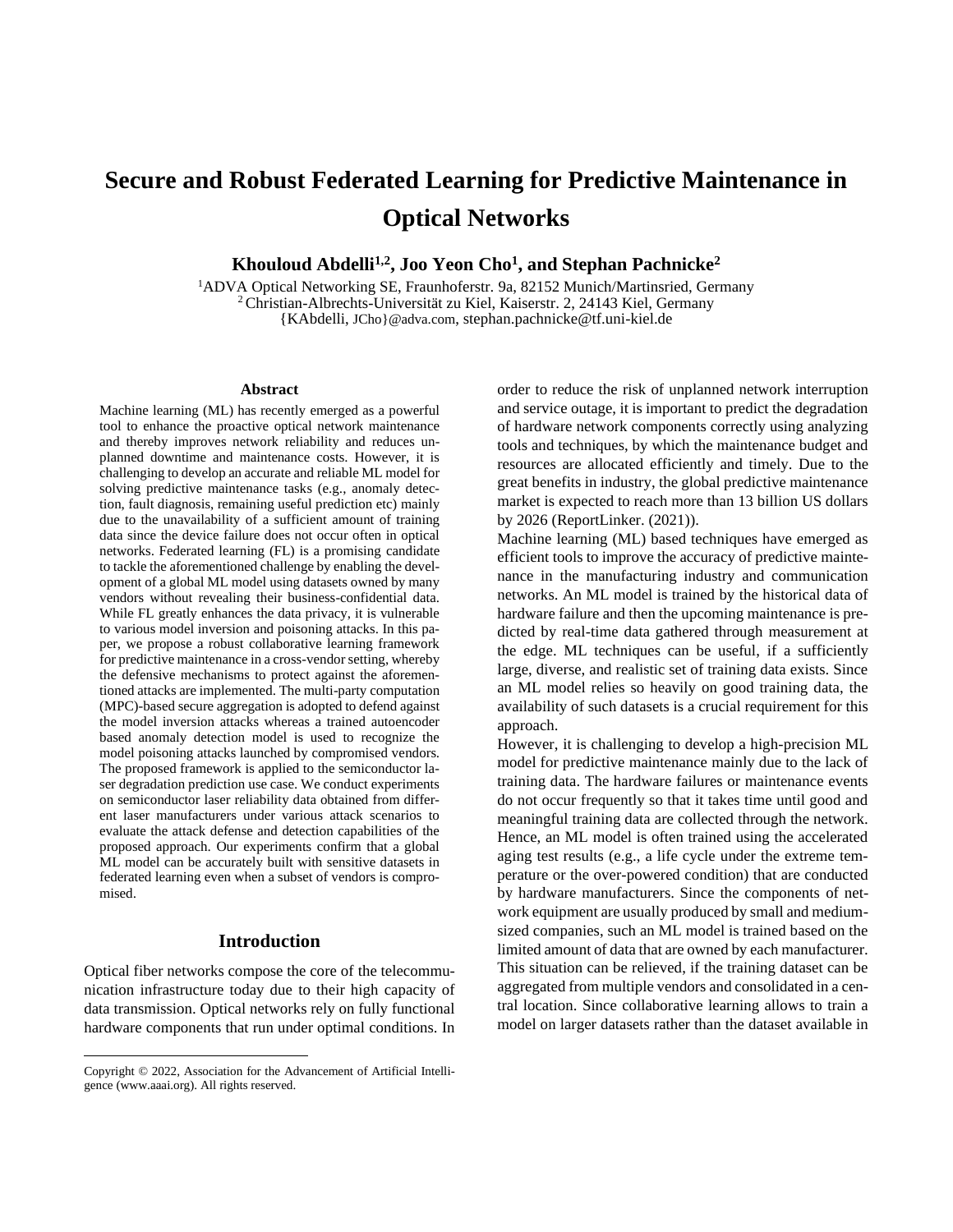a single vendor, a higher quality and more accurate ML model can be built. However, such collaboration is not straightforward in reality since vendors are not willing to share their training data with external companies. Aging test data are often company-confidential and trade secret. Moreover, sharing data with foreign companies may be prohibited by privacy protection regulations in their home countries. To overcome such data-privacy concerns, federated learning (FL) (i.e., collaborative learning) has been proposed by enabling many vendors to collaboratively train a global ML model without sharing their local private data with others. However, FL is susceptible to various attacks such as inversion model attacks aiming to compromise the data's confidentiality and poisoning attacks preventing the global model from converging and thereby adversely impacts its performance.

In this paper, we propose a secure and robust collaborative learning framework incorporating defensive mechanisms to defend against above attacks, using cross-vendor datasets for predictive maintenance in optical networks. We apply our approach to the use case of predicting the degradation of semiconductor laser devices deployed in optical networks. The experiments are performed using laser reliability data from different laser manufacturers under various attack scenarios to test the efficiency of our defensive mechanisms in protecting against attacks launched by compromised vendors.

The rest of this paper is structured as follows: Section 2 gives some background information and related work. Section 3 presents the proposed framework as well as the defending mechanisms involved in the framework. Section 4 describes the validation of the presented framework using experimental data. Conclusions are drawn in Section 5.

## **Background and related work**

## **Federated Learning**

Federated Learning (FL) is a framework of enabling distributed parties to work together to train machine learning models without sharing the underlying data or trusting any of the individual participants (Bonawitz, et al., 2017). FL can be used to build an ML model from various companies for the purpose of predicting the failures, repairs, or maintenance of network systems. With the FL technique, the training data is not required to be centralized, but can instead remain with the data owners. Each vendor trains an ML model on their private data and using their own hardware. These models are then aggregated by a central server (e.g., a network operator) to build a unified global model that has learned from the private data of every vendor without ever directly accessing it. Hence, confidential training data (e.g., aging test results of products) are not visible to a server, nor other competitive vendors. An important challenge in FL is to prevent a server or other vendors from reconstructing the private data of any vendor while collaborating at any circumstances. While a secure aggregation protocol in FL addresses the strong privacy of the data of the vendors, the FL framework creates a new attack surface during the model training process. Since the vendors have full control over local training processes, they may submit arbitrary updates to change the global model without being detected. Among the broad range of attacks on FL, the following attacks are the most relevant to our use case:

#### **Model inversion attack**

An attacker can intercept the updated local models and extract the private training data from the models. For example, in (Fredrikson, Jha, & Ristenpart, 2015), the authors demonstrated a model inversion attack that could extract images from a face recognition system, which look suspiciously similar to images from the underlying training data.

## **Local model poisoning attack**

This attack injects poisoned instances into the training data, or directly manipulates model updates during the aggregation protocol. An attacker can compromise some vendors and thereby he may upload the poisoned local models, which are highly deviating from the global model. As a result, the attacker can tamper with the weights of the global model or inject a backdoor into it, misclassifying specific inputs into the target class as intended by the attacker.

## **Secure aggregation**

Secure aggregation in FL is a cryptographic protocol that enables each vendor to submit a local model securely and a server learns nothing but the sum of the local models. A secure aggregation method for mobile networks was presented in (Bonawitz, et al., 2017) and (Bell, Bonawitz, Gascón, Lepoint, & Raykova, 2020). This method relies on a pairwise secret exchange and Shamir's *t*-out-of-*n* secret sharing scheme, focusing on the setting of mobile devices where communication is extremely expensive, and dropouts are common.

There is a rich literature exploring secure aggregation in both the single-server setting (via additive masking (Bonawitz K. A., et al., 2016), via threshold homomorphic encryption (HE) (Halevi, Lindell, & Pinkas, 2011), and via generic secure multi-party computation (MPC) (Burkhart, Strasser, Many, & Dimitropoulos, 2010) as well as in the multiple non-colluding servers setting (Corrigan-Gibbs & Boneh, 2017). For instance, one can perform all computations using a fully homomorphic encryption scheme resulting in low communication but very high computation or using classical MPC techniques with more communication but less computation. Other works use a hybrid of both and thus enjoy further improvement in performance (Mishra, Lehmkuhl, Srinivasan, Zheng, & Popa, 2020) (Juvekar, Vaikuntanathan, & Chandrakasan, 2018). Nevertheless, it is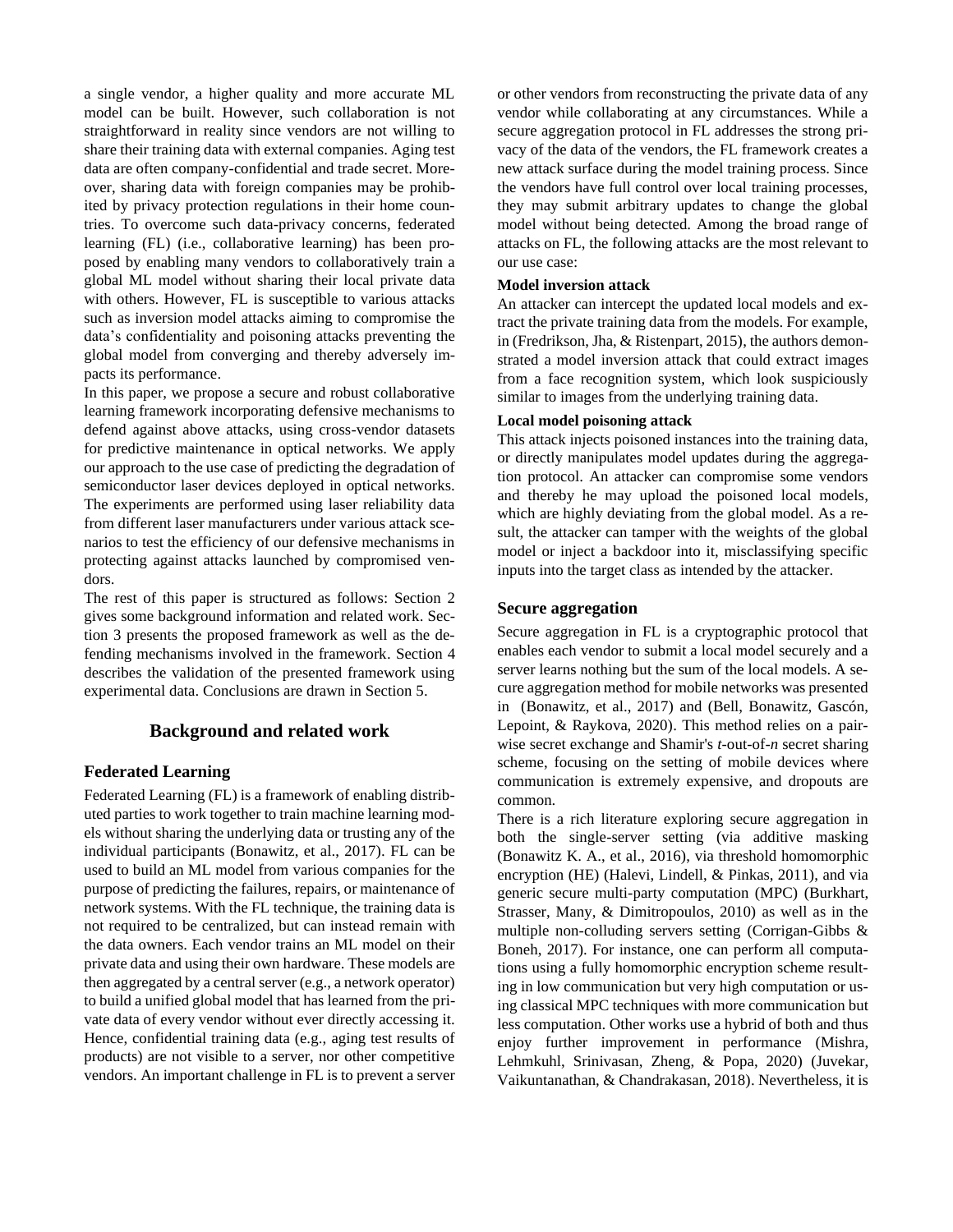still an open question how to construct a secure and robust aggregation protocol that addresses all the challenges.

## **Autoencoder**

An autoencoder (AE) is a type of artificial neural network seeking to learn a compressed representation of an input in an unsupervised manner (Kramer, 1991). An AE is composed of two sub-models namely the encoder and the decoder, whereby the former is used to compress an input  $x$ into lower-dimensional latent-space representation **z** through a non-linear transformation, and the latter maps the encoded representation back into the estimated vector  $\hat{x}$ of the original input vector as follows:

$$
\mathbf{z} = f(\mathbf{W}\mathbf{x} + \mathbf{b}), \qquad (1)
$$
  

$$
\hat{\mathbf{x}} = g(\mathbf{W}'\mathbf{z} + \mathbf{b}'), \qquad (2)
$$

where  $f$  and  $g$  represent the activation functions of the encoder and the decoder respectively. The weight matrix  $W$ (resp.  $W'$ ) and bias vector **b** (resp. **b'**) are the learnable parameters for the encoder (resp. decoder).

The training objective of the autoencoder is to minimize the reconstruction error between the output  $\hat{x}$  and the input  $x$ , referred as the loss function  $\mathcal{L}(\theta)$ , typically the mean square error (MSE), expressed as:

$$
\mathcal{L}(\theta) = \sum ||x - \hat{x}||^2 \qquad (3)
$$

where  $\theta = \{W, b, W', b'\}$  denotes the set of the parameters to be optimized.

AE has been widely used for anomaly detection by adopting the reconstruction error as anomaly score. It is trained with only normal data representing the normal behavior. After training, AE will reconstruct the normal instances very well, while it will fail to reproduce the anomalous observations by yielding high reconstruction errors. The process of the classification of an instance as anomalous/normal is shown in Alg. 1.

| Algorithm 1: Autoencoder based anomaly detection                                      |
|---------------------------------------------------------------------------------------|
| <b>Input:</b> Normal dataset <b>x</b> , anomalous dataset $\overline{x}^i$ <b>i</b> = |
| 1, , N, threshold $\theta$                                                            |
| <b>Output:</b> reconstruction error $\Vert x - \hat{x} \Vert$                         |
| 1: train an autoencoder given the normal data $x$                                     |
| 2: for $i = 1$ to N do                                                                |
| reconstruction error (i) = $\ \mathbf{x}^i - g(f(\mathbf{x}^i))\ $<br>3:              |
| 4:<br><b>if</b> reconstruction error (i) $\frac{\partial}{\partial \theta}$ then      |
| 5:<br>$x^{i}$ is anomalous                                                            |
| 6:<br>- else                                                                          |
| $x^i$ is normal<br>7:                                                                 |
| 8:<br>end if                                                                          |
| 9:<br>end for                                                                         |

## **Gated Recurrent Unit**

The Gated Recurrent Unit (GRU) recently proposed by (Cho, et al., 2014) to solve the gradient vanishing problem, is an improved version of standard recurrent neural networks (RNNs), used to process sequential data and to capture long-term dependencies. The typical structure of GRU contains two gates namely reset and update gates, controlling the flow of the information. The update gate regulates the information that flows into the memory, while the reset gate controls the information flowing out the memory.

The GRU cell is updated at each time step *t* by applying the following equations:

$$
\mathbf{z}_t = \sigma(\boldsymbol{W}_z \boldsymbol{x}_t + \boldsymbol{W}_z \boldsymbol{h}_{t-1} + \boldsymbol{b}_z) \tag{4}
$$

$$
r_t = \sigma(W_r x_t + W_r h_{t-1} + b_r)
$$
\n(5)

$$
\widetilde{\boldsymbol{h}}_t = \tanh(\boldsymbol{W}_h \boldsymbol{x}_t + \boldsymbol{W}_h (\boldsymbol{r}_t \circ \boldsymbol{h}_{t-1}) + \boldsymbol{b}_h) \tag{6} \n\boldsymbol{h}_t = \boldsymbol{z}_t \circ \boldsymbol{h}_{t-1} + (1 - \boldsymbol{z}_t) \circ \widetilde{\boldsymbol{h}}_t \tag{7}
$$

where  $\boldsymbol{z}$  denotes the update gate,  $\boldsymbol{r}$  represents the reset gate,  $\boldsymbol{x}$  is the input vector,  $\boldsymbol{h}$  is the output vector,  $\boldsymbol{W}$  and  $\boldsymbol{b}$  represent the weight matrix and the bias vector respectively.  $\sigma$  is the gate activation function and tanh represents the output activation function. The "∘" operator represents the Hadamard product.

### **Related work**

In (Bonawitz K. , et al., 2017), a practical secure aggregation technique in an FL setting was proposed over large mobile networks. Such a framework does not fit for our use case due to multiple reasons. Firstly, in our use case, a global model is not shared with data owners (vendors). Each vendor gets a benefit by receiving an individual maintenance result (e.g., the difference between the prediction and the real failure) after the global model is deployed and hardware degradation is predicted. Secondly, the scalability is not important since the number of vendors is not very large and dropouts are expected to be rare. On the other hand, secure aggregation is critical since the disclosure of the private training dataset may give negative impact on the data owner's business.

Another interesting work on collaborative predictive maintenance was presented in (Mohr, Becker, Möller, & Richter, 2020), where a combination of blockchain and federated learning techniques was applied. We apply a multiparty computation technique for data privacy since it is more suitable for our use case. More recently, in (Zheng, et al., 2021), an end-to-end platform for collaborative learning using MPC is proposed. Though it is an interesting approach, it is unlikely that this platform can be applied to our use case since the collaborative learning through the use of release policies and auditing is not preferable to the predictive maintenance.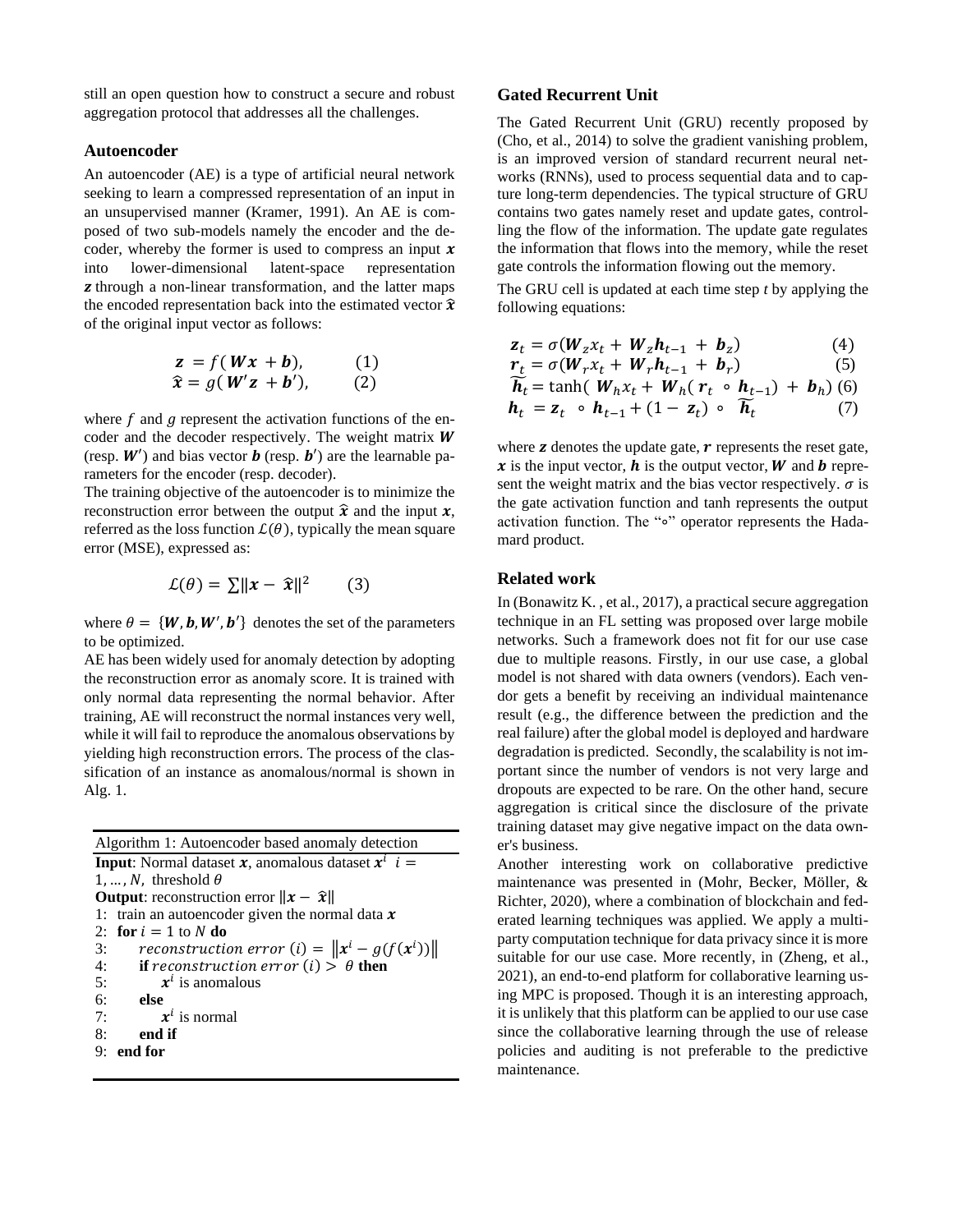## **Proposed Framework**

Figure 1 illustrates the proposed secure collaborative learning framework for predictive maintenance in optical networks. We consider a FL approach that assumes *N* vendors for collaborative training of a global ML model under the control of an aggregator server hosted by an optical network operator, while keeping every client's data private. Each vendor builds a local model using its own training dataset and uploads it to the server. The private dataset remains in the vendor's domain and is never exposed to other companies. The local model updates are sent securely to the server. At the server side, an anomaly detection method adopted to defend against the local model poisoning attacks is used to firstly recognize the abnormal local model updates sent by potentially compromised vendors, which are discarded. Afterwards, a server builds a global ML model by aggregating only normal local ML models iteratively and averaging them to form an updated global model proportional to the size of dataset. An MPC-based secure aggregation defending against the model inversion attack is adopted. In our



 *Fig. 1. ML-based predictive maintenance process in a dishonest setting.*

framework, a secure aggregation protocol is tolerant to the malicious behavior of participants in an honest-majority model; that is, a server and majority of vendors are assumed to be honest, yet some may be malicious or unreliable. Using the global model, the potential risk of hardware failure or degradation and corresponding maintenance events are predicted, and the necessary resources are proactively prepared to run optical networks without disruption. Compared to the original FL, the local models are not many, and the dropouts are very rare in our framework. Furthermore, an updated global model is not shared with vendors. The reason is that, while a global model is a valuable asset to the network management, it is not really beneficial to the vendors. Instead, each vendor receives the personalized maintenance report which contains the discrepancy between its local model and the global model, which is useful to improve the quality of products in the future.

## **MPC-based Secure aggregation**

Suppose that the server and vendors (clients) behave honestly, but curiously (semi-honest model). That is, all participants follow the protocol exactly as instructed, but also try to retrieve the private data of other vendors, if possible. Under this scenario, a simple *n*-out-of-*n* additive secret sharing scheme can be used to prevent the model inversion attack as well as keep the privacy of local models.

Suppose  $N$  is the number of clients, and each client has its own local model  $f_i$  where  $1 \le i \le N$ . The client *i* generates a random linear mask  $s_i$  and sends  $f_i + s_i$  to the server.



*Fig. 2. Secure collaborative learning using Secret Sharing in FL.*

Also, the client *i* divides  $s_i$  into *N* additive shares  $\{p_{i1},...,p_{iN}\}\$ in such a way that  $s_i = \sum_{j=1}^{N} p_{ij}$ .

Note the size of  $s_i$  is similar to those of shares. These N shares are distributed to other clients in such a way that each client receives a unique share out of  $N$  shares. In result, the client *i* receives  $\{p_{1i}, ..., p_{Ni}\}.$ 

Finally, the client *i* sends the sum of the shares  $\sum_{j=1}^{N} p_{ij}$ to the server. This process is repeated for all clients. By aggregating one-time padded local models and the sum of the shares, the server can calculate the sum of the local models as follows:

$$
\sum_{i=1}^{N} (\frac{n_i}{n} f_i + s_i) - \sum_{i,j=1}^{N} p_{ij} = \sum_{i=1}^{N} \frac{n_i}{n} f_i + \sum_{i=1}^{N} (s_i - \sum_{j=1}^{N} p_{ij}) = \sum_{i=1}^{N} \frac{n_i}{n} f_i
$$

where  $n_i$  denotes the size of the data of the client i. *n* represents the size of the aggregated data of all the clients ( $n =$  $\sum_1^N n_i$ 

An overview of the secure collaborative learning procedure is shown in Fig. 2.

#### **Autoencoder based anomaly detection**

An autoencoder based anomaly detection method is adopted to detect and exclude malicious local models updates from the aggregation process. It is used to compute the reconstruction errors of the local model updates. If the reconstruction errors are high, the model updates are considered malicious and thereby removed.

The autoencoder is trained with a dataset  $D =$  $\{w_1, w_2, \ldots, w_N\}$  incorporating the local model updates (i.e.,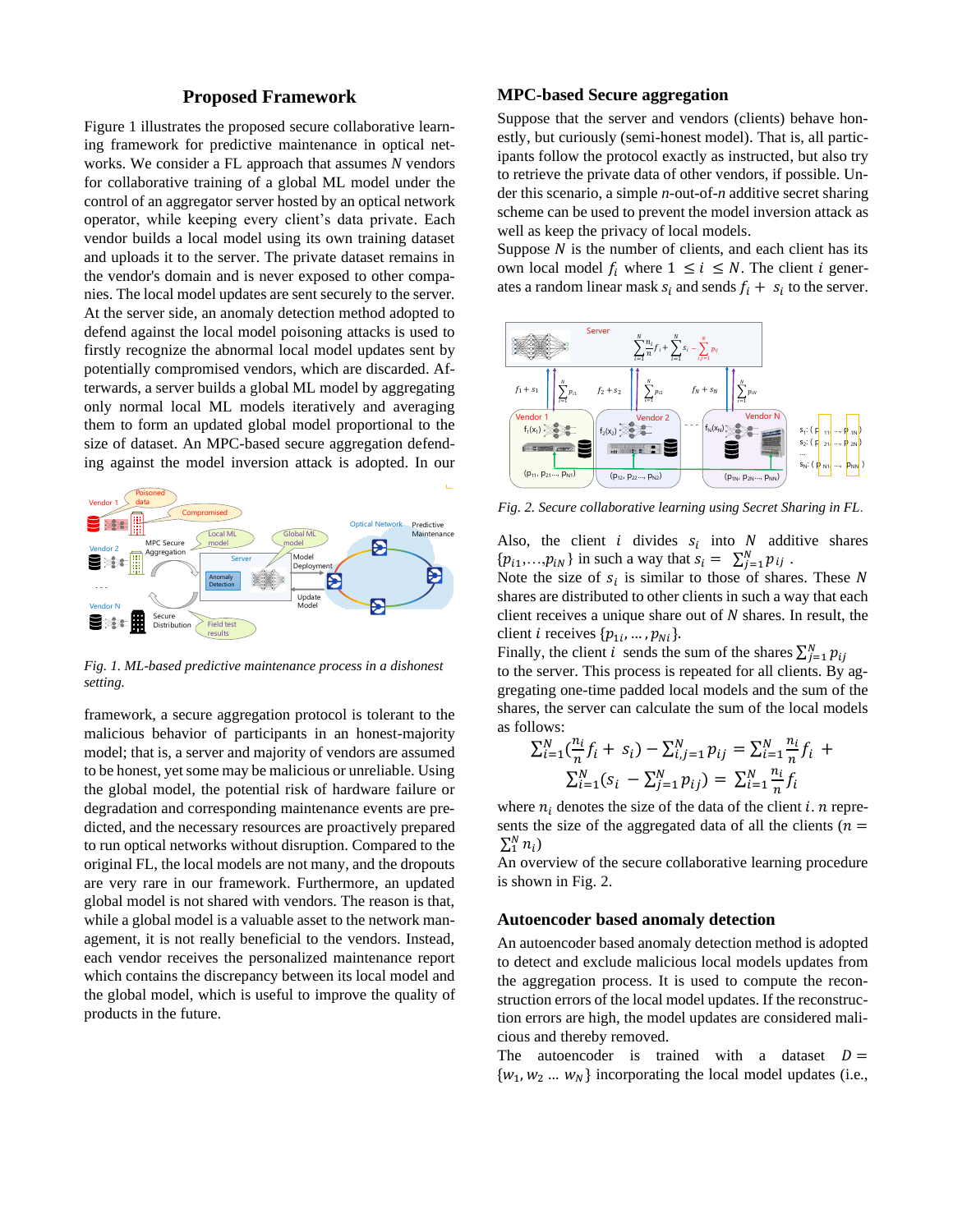model weights) sent by trusted clients (i.e., normal weights) under no attack setting and stored at the server. The dimensionality of the model weight  $w_k$  is reduced to produce a low-dimensional input in order to reduce the computational complexity due to the high dimension of the model weight. The generated input is fed then to the autoencoder for training, whereby the encoder compresses the input into a lowerdimensional latent vector which is then reconstructed by the decoder.

After the training phase, the autoencoder is able to recognize the normal weights and mark any weight that deviates from the data seen during the training as an anomaly. The reconstruction error between the input weight and the reconstructed weight is used as an anomaly score. If the anomaly score exceeds a pre-defined threshold, the weight is recognized as anomalous potentially sent by a malicious client, and thereby it is removed and not considered for the update of the global model. The threshold is optimized in order to improve the detection capability of the autoencoder for different poisoning model attacks.

## **Validation of the Proposed Framework**

**Use case: Optical Transmitter Degradation Prediction** Semiconductor lasers are considered as one of the most commonly used optical transmitters for optical communication system thanks to their high efficiency, low cost, and compactness. They have been rapidly evolved to meet the requirements of the next generation optical network in terms of speed, power consumption, etc. However, during operation, the performance of the laser can be adversely impacted by several factors such as contamination, crystal defects, facet oxidation etc. Such factors are hard to predict, and their interaction can lead to complex degradation mechanisms which are hard to model. The semiconductor laser degradation occurs in three different modes: rapid, catastrophic, and gradual. Each degradation mode is characterized by its own signature depending on the laser's architecture and composition. Among the degradation models, a catastrophic mode is considered as the most challenging and hazardous ons as it appears as a quick and sudden failure after a normal operation of the device. Therefore, it is hard to predict such degradation leading to the end of the life of the laser, and thereby resulting in optical network disruption and high maintenance costs. Therefore, it is highly beneficial to predict the degradation of the semiconductor laser device after its deployment in optical communication system in order to enhance the system reliability and minimize the downtime costs.

ML techniques could provide a great potential to tackle the laser degradation prediction problem (Abdelli, Griesser, & Pachnicke, 2020). The development of such prognostic methods requires the availability of run-to-failure data sets modelling both the normal operation behavior and the degradation process under different operating conditions. However, such data is often unavailable due the scarcity of the failures during the system operation and the long time required to monitor the device up failing and then generating the reliability data. That is why accelerated aging tests are often adopted to collect run-to-failure data in shorter time by speeding up the device degradation by applying accelerated stress conditions resulting in the same degradation process leading to failure.

However, the burn-in aging tests are carried out just for few devices due to the high costs of performing such tests. Hence, the amount of the run-to-failure data that can be derived from such tests, might be small, which can adversely affect the performance of ML model (Abdelli, Griesser, & Pachnicke, A Hybrid CNN-LSTM Approach for Laser Remaining Useful Life Prediction, 2021). Therefore, an FL approach is considered as a promising candidate to address the aforementioned problem, whereby different semiconductor laser manufacturers (i.e vendors) collaborate with their small local dataset, stored at their premise, in order to build an accurate and reliable global laser degradation prediction model with good generalization and robustness capabilities.

Note that the semiconductor laser manufacturers might have different types of laser devices with various characteristics leading to different degradation trends, and that the data owned by each vendor is derived from aging tests conducted under different operating conditions. State that the global model is running on a server hosted by an optical network operator owning the infrastructure in which the semiconductor lasers manufactured by the different vendors are deployed.

We consider an FL system composed of a server and  $N$  clients (i.e., vendors) that collaboratively train a global model to predict the semiconductor laser degradation using the FedAvg algorithm (McMahan, Moore, Ramage, Hampson, & Arcas, 2017).

The clients securely send the local model weight updates to the server using MPC. A GRU based model is used as global model to solve the task of semiconductor laser degradation prediction. A convolutional autoencoder implemented at the server is adopted as an anomaly detection method to detect the anomalous weights sent by the malicious clients.

### **Experimental data**

To evaluate our FL framework, we adopt different datasets obtained from semiconductor laser manufacturers. The datasets represent the reliability data of two different types of semiconductor lasers namely vertical-cavity surface-emitting laser (VCSEL) and tunable distributed feedback (DFB) laser. VCSEL and DFB lasers differ in semiconductor ma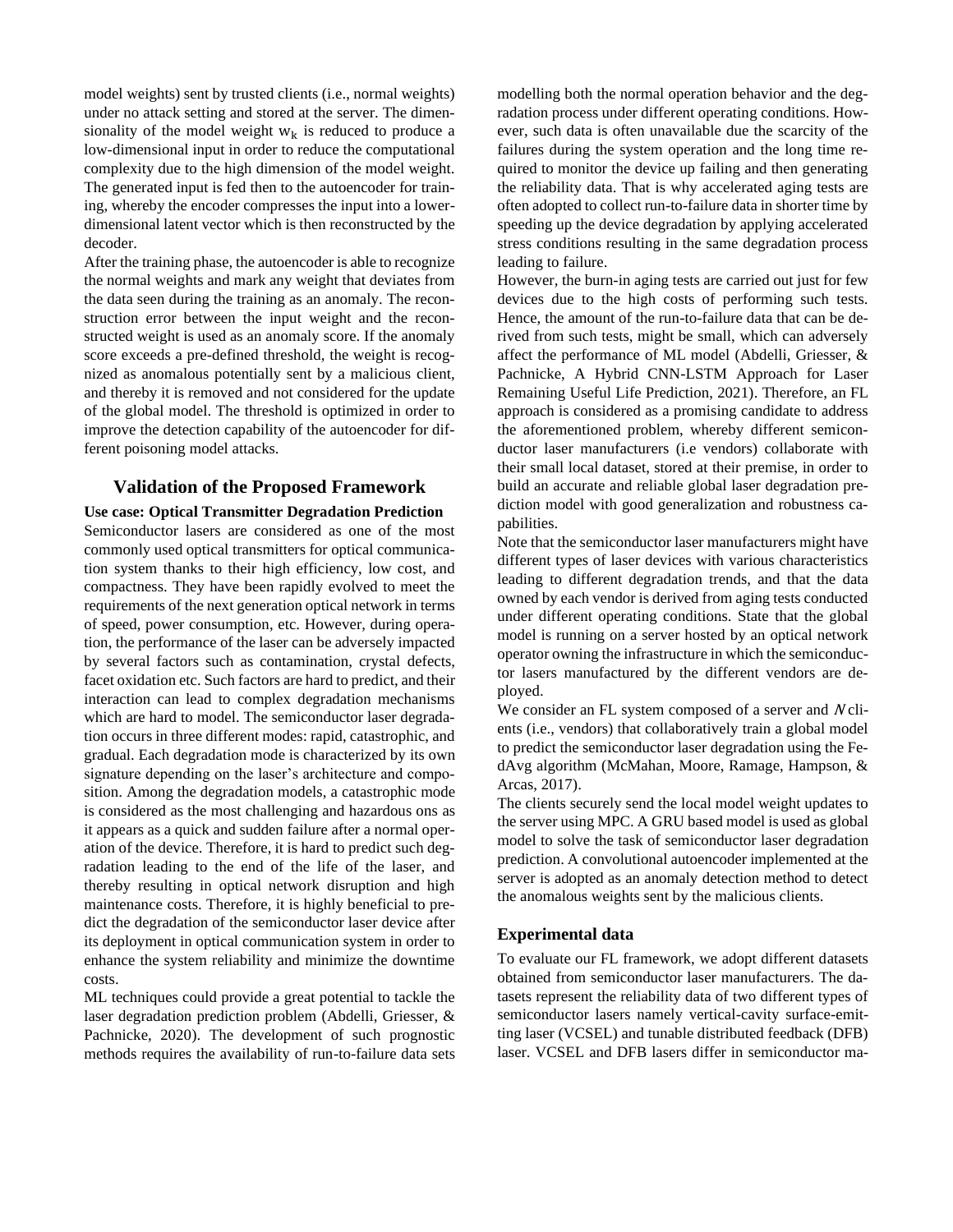terials and resonator structures, and are characterized by different degradation trends. Each dataset is derived from various accelerated aging tests performed according to Telcordia GR-468 CORE requirements for multiple devices with various characteristics (e.g., VCSELs with different oxide aperture sizes…) operating under several operating conditions and carried out under high temperature  $T$  (50 $^{\circ}$ C)  $\leq T \leq 150^{\circ}$ C) to strongly increase the laser degradation and thereby speed up the device failure. Depending on the operating conditions, the duration of the aging tests is varied (i.e., 2000h, 3000h, 3500h, 15000h). The output power (i.e., degradation parameter) is monitored under constant operating current  $I$ . The failure criterion of the device is defined as the decrease of the output power by 1 dB (20%) of its initial value. Figure 3 shows examples of aging tests results of semiconductor lasers conducted under different operating conditions. As depicted in Fig. 3, few VCSELs are degraded or failed during the aging tests, whereas more tunable DFB lasers exhibit degradation.



*Fig. 3. Experimental aging test data of semiconductor lasers conducted under different operating conditions: (a) aging tests of VCSELs with different oxide aperture sizes performed at 85°C, (b) aging tests of tunable DFB lasers conducted at 90°C, (c) aging tests of VCSELs performed at 50°C, and (d) aging tests of VCSELs conducted at 70° C.*

In total, a dataset of 6,564 samples incorporating 8-length sequences composed of monitored output power measurements of length 6 combined with the operating conditions namely  $T$  and  $I$ , is built. We assign to each sample the state of the device (normal or degraded). For training and testing the ML model to early predict the laser degradation, we consider the samples of early degraded devices (i.e., during the first stage of degradation, exhibiting a decrease of output power of value between 5% and 10%). The said data is then

normalized and randomly divided into a training data (comprising of 80% of the samples) and a test dataset (the remaining 20% for testing). The training data is split then into  $N = 5$  clients with different parts. Note that each client owns a data of either different types of lasers than the other clients or same type of lasers but manufactured by different laser manufacturers (i.e., different materials and structure) and tested on different wafers, leading to heterogeneous federated setting.

## **Global model**

The adopted ML model to predict the degradation of the semiconductor laser is a GRU-based model as GRU is good at processing sequential data and to capture the relevant features underlying the laser degradation trend under different operating conditions. The architecture of the GRU model is composed of one GRU layer containing 25 cells. The GRU model takes as an input the sequence of length 8 including the output power measurement values collected till time  $t$ combined with  $T$  and  $I$ , and outputs the state of the device ("normal" or "degraded") at the prediction time  $t$ . The training of the global model is carried out in an iterative process as follows:

- The server distributes the global model  $w^t$ <sub>G</sub> to N clients.
- Each client *k* trains the model locally using its local data  $D_k$  and updates the weight  $w^t$ <sub>k</sub> for  $\alpha$  epochs of Adam with mini-batch size of  $\beta$  to compute  $w^{t+1}$ <sub>k</sub>.
- The server securely aggregates each client's  $w^{t+1}$ <sub>k</sub> using MPC.
- An autoencoder-based anomaly detection method is used to detect anomalous weights sent by the clients.
- The update of the global model  $w^{t+1}$ <sub>G</sub> is computed by a weighted averaging of only normal weights.

The above-described process is repeated for multiple communication rounds  $N_{round}$  (e.g., number of aggregation) to improve the performance of the global model. For our experiments,  $\alpha$ ,  $\beta$  and  $N_{round}$  are set to 8, 10 and 20, respectively.

#### **Anomalous weight detection Method**

A convolutional autoencoder implemented at the server is used to identify the anomalous weights and thereby detects the potentially malicious clients. The model contains an encoder and a decoder sub-model with 5 layers. The encoder takes an input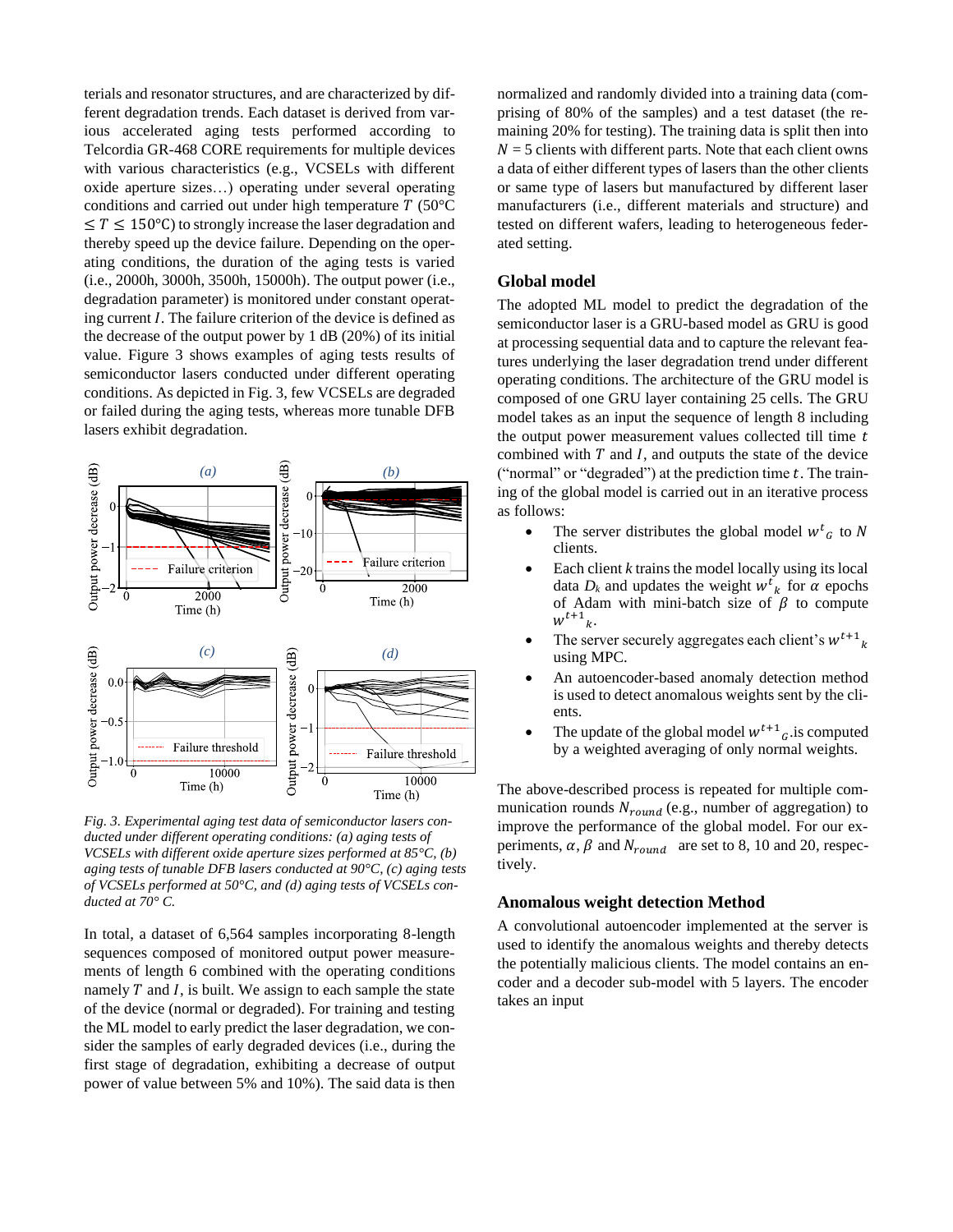takes as an input a vector of length 75. It encodes the input into low dimensional features through a series of 2 convolutional layers containing 64 and 32 filters of size 3 x 1 with a stride of 1. The decoder is inversely symmetric to the encoder part. It consists of 3 transposed convolutional layers used to up-sample the feature maps. The last transposed convolutional layer with 1 filter of size 3 x 1 selected as an activation function for the hidden layers of the model. The loss function is set to the MSE, which is adjusted by using the Adam optimizer.

## **Experimental Results**

#### **Prediction Capability Evaluation**

The performance of the proposed FL framework is compared to two baseline models including a model trained by applying a traditional centralized approach and a locally trained model without participating in the FL approach (i.e.,



*Fig. 4. Comparison of the federated (FL), centralized and localized approaches.*

localized model). The centralized approach is trained with the data from all the clients, which is collected and stored at a single server. The localized model is trained on the client's premises without model sharing during the training procedure. The different approaches are evaluated using as evaluation metrics the accuracy, the precision, quantifying the relevance of the predictions made by the ML model, the recall (i.e sensitivity), providing the total relevant results correctly classified by the ML model, and the F1 score, the harmonic mean of precision and recall. The results of the comparison shown in Fig. 4 demonstrate that first the FL framework outperforms the localized model by providing 11.4%, 9.62%, 14.7% and 12.24% improvements in accuracy, precision, recall and F1 score metrics, respectively, and second that the FL approach achieves similar performance as the centralized approach while ensuring data privacy.

Figure 5 shows the states of some tested devices predicted by the ML model trained using the FL approach by giving it as input the output power measurements monitored till 5,000 h (i.e., time of prediction). As depicted in Fig. 5, the



*Fig. 5. Assessment of early degradation prediction capability of ML model.*

ML model accurately and early predicts the degraded devices before reaching the failure criterion, which proves the usefulness of the adopted ML model in early predicting the degraded/failed devices.



*Fig. 6. Impact of the output power sequence length on the performance of the ML model.*

The length of the input sequence, specifically the length of the sequence of the output power measurements, has a significant impact on the degradation prediction capability of the ML model. As shown in Fig. 6, increasing the length of the sequence of the output power measurements helps the ML model to capture more information about the degradation trend and thereby to achieve better degradation prediction capability performance (i.e., yielding better accuracy, precision, recall and F1 scores). However, rising the length of the sequence too much (higher than 6) can lead to overfitting and thus reduces the performance of the ML model.

#### **Robustness to model poisoning attacks**

The anomalous weight detection model is compared to defense-based methods namely krum (Blanchard, El Mhamdi, Guerraoui, & Stainer, 2017), Trimmed Mean (Yin, Chen, Kannan, & Bartlett, 2018) and Median. The testing accuracy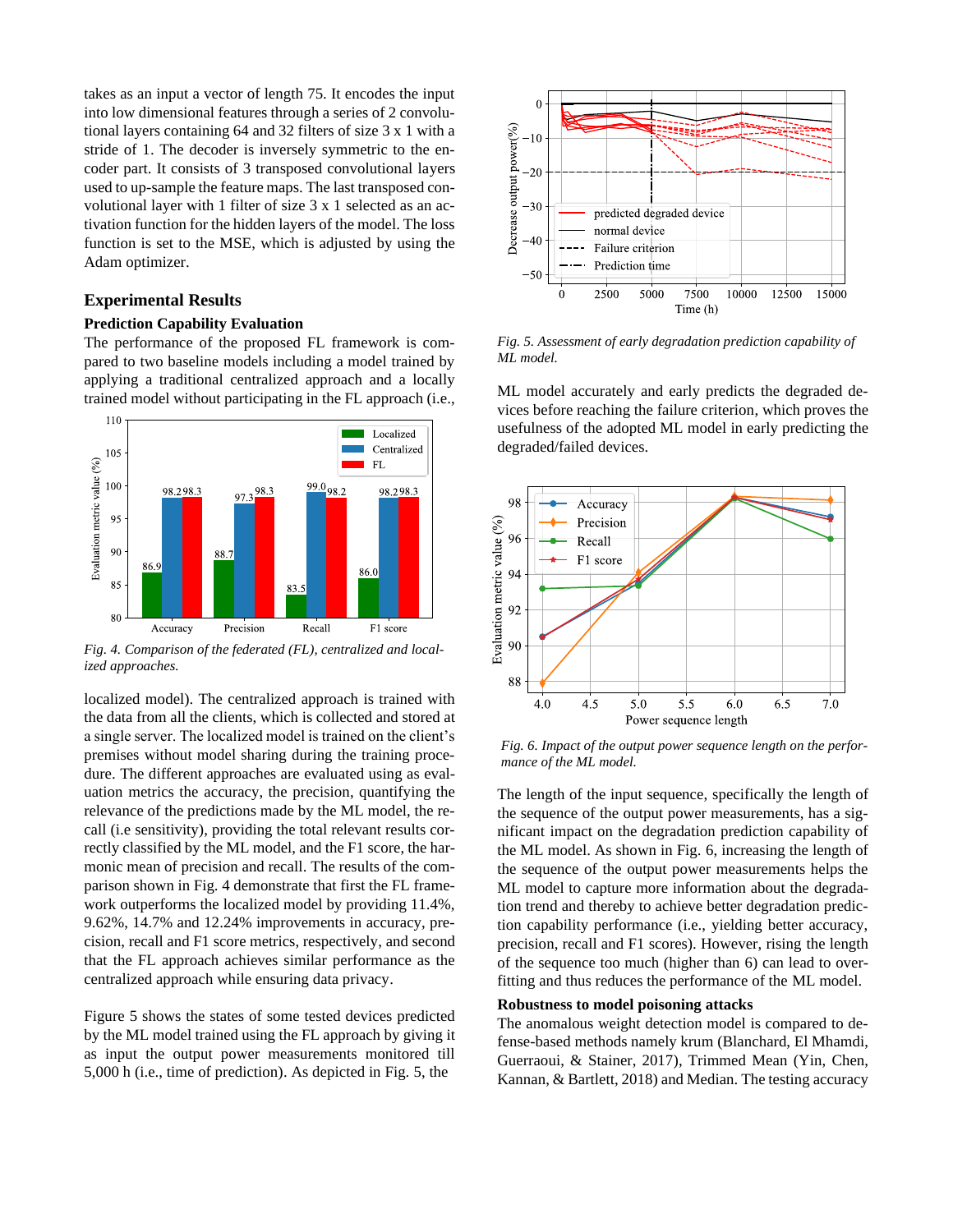achieved by the global model for each communication round is adopted as evaluation metric. We consider the following three adversarial attacks launched by 20% of clients (i.e., one compromised or malicious vendor) for each communication round  $N_{round}$ :

- **Additive noise attack:** the compromised vendor  $k$  adds a Gaussian noise to the local model update and set it as  $w_k = \overline{w}_k + \varepsilon$ , where  $\overline{w}_k$  denotes the original local model update or weight.  $\varepsilon$  is a vector derived from a gaussian distribution of mean 0 and standard deviation of 2 (i.e., standard deviation of the normal weights).
- **Sign flipping attack:** the malicious vendor  $k$  flips the sign of the local model weight as  $w_k = \delta \overline{w}_k$ , where  $\delta$  is a constant selected randomly from a range from 1 to 5.
- **Same value attack:** the compromised vendor  $k$ sets its local model weight as  $w_k = \beta \vec{1}$ , where  $\beta$  is a constant set to 2 and  $\vec{1}$  denotes all-one vector.

The results shown in Fig. 7 demonstrate that the proposed method significantly outperforms the defense-based approaches for the considered attack scenarios. It can be seen that the proposed method converges faster under all the settings and achieves similar performance as the FedAvg algorithm without attack, which proves the effectiveness of the anomaly detection model in detecting the anomalous weights and in mitigating the impact of launched attacks. As depicted in Fig. 7, the considered baselines are more robust to the additive noise attack and not effective against same value attack. The performances of the defense-based methods are worse as they are not effective in defending against attacks for not identically and independently distributed (iid) settings, and the fraction of the malicious clients which is required by Krum and Trimmed Mean cannot be known a priori in FL.

Let A denote the testing accuracy achieved by the global model trained under no attack setting for all the communication rounds, and  $\overline{A}$  present the testing accuracy obtained by the global model trained under an attack launched each communication round. The impact of an attack  $(\Delta)$  is defined as the reduction of the accuracy of the global model due to the attack. It is expressed as  $\Delta(\% ) = A - \overline{A}$ .

Figure 8 illustrates that the proposed method is most robust to the different attacks by achieving the smallest attack impacts under all the considered attacks.



*Fig. 7. Testing accuracy under different attack scenarios: (a) additive noise attack, (b) sign-flipping attack, and (c) same value attack.*



*Fig. 8. Attack impacts of different model poisoning attacks on FL system with defense-based methods.*